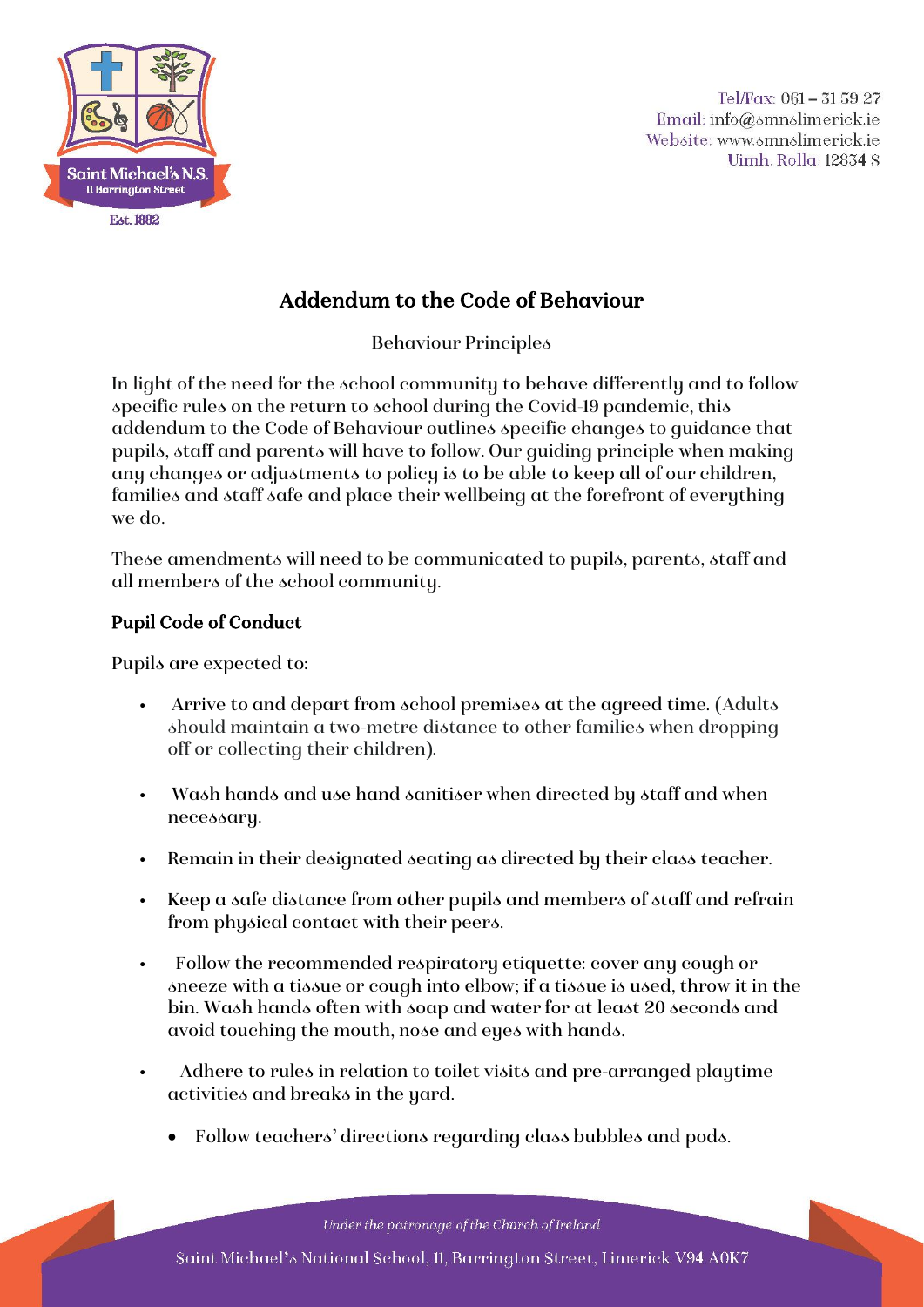- Maintain responsibility for their own equipment e.g. stationery, lunch boxes and water bottles and ensure that these are not shared with other pupils.
- Tell a member of staff if they are unwell and are exhibiting symptoms of Coronavirus.

There is a pupil friendly version of this code of conduct in this document which explains the rules to pupils. Class teachers will ensure that these are displayed in the classroom and that they are explained to pupils.

Sanctions for each level of unsafe behaviour (including pupils who are deliberately not following instructions for social distancing)

Level 1- ignoring guidance and reminders regarding the Covid 19 guidelines

Level 2 - lack of respect for Covid-19 guidelines and all behaviours in breach of the school's Code of Behaviour will be deemed as serious offences as the health and safety of the whole school community is at risk

Level 3 - Continuous lack of respect and disregard for Covid 19 guidelines or a very serious breach of the Code of Behaviour in relation to Covid 19 may be deemed a level 3 behaviour. Unfortunately, in order to minimise risk of Covid 19 spread, a pupil displaying continuous disregard of the Covid 19 guidelines may be at a level 3 behaviour quickly for the sake of the health of the school community.

Sanctions are in relation to the level of unsafe behaviour and appropriate sanctions are outlined in our Code of Behaviour policy.

St. Michael's N.S. acknowledges that children will have had a range of different experiences during the lockdown period which may have an impact on their behaviour presentation upon return to school. For many, the process of reengagement with learning and the school community, under unusual circumstances, may require some additional support and intervention.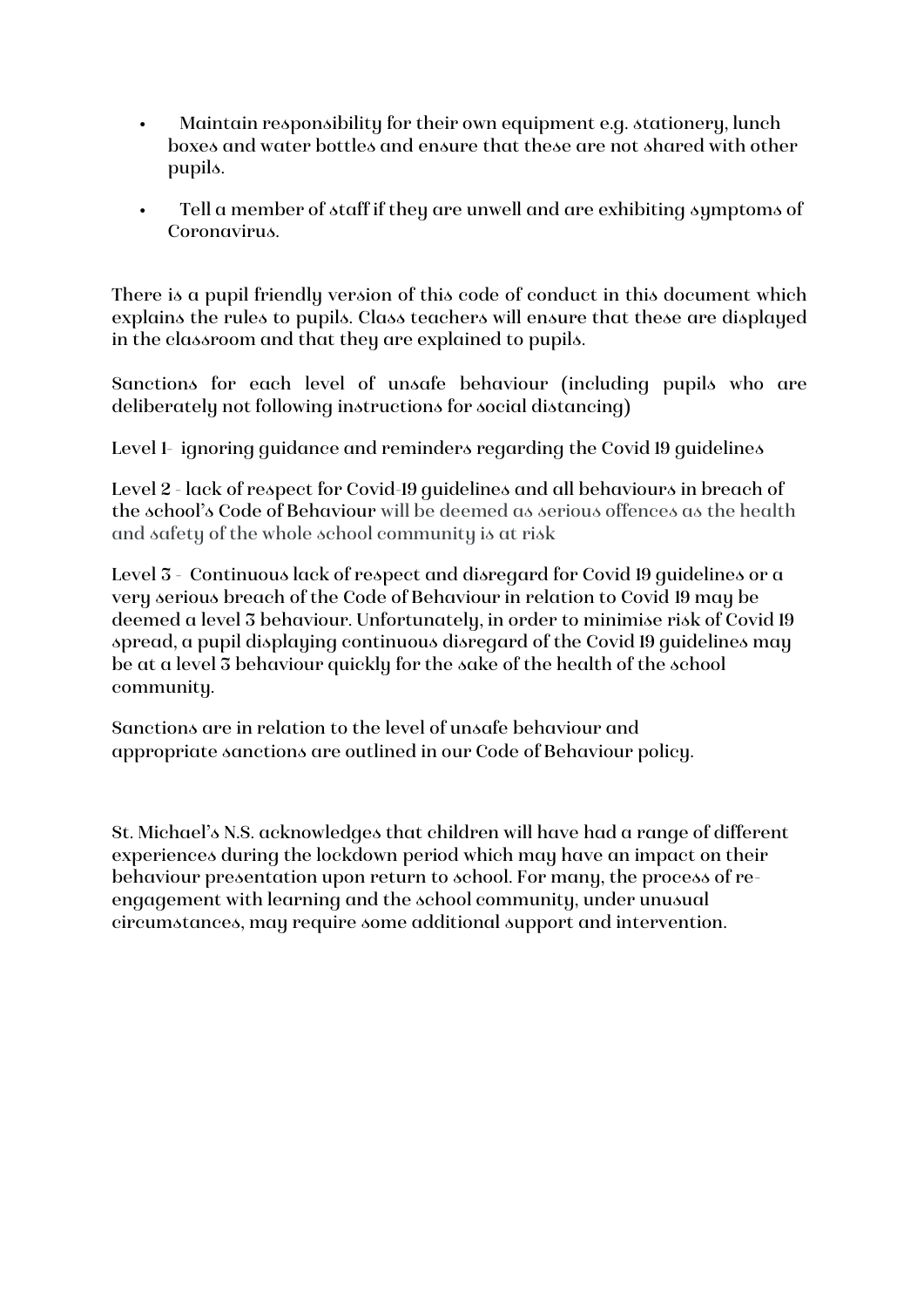## Pupils' Code of Behaviour

School has changed since you were last here and we have some new rules and responsibilities for you. You need to follow all of them to keep you safe.

Things we need to do in school

1. Wait outside the gate in your assigned area until the teacher on gate duty lets you into the school grounds.

2. Follow your special route, sanitise your hands as you go in the door. Then walk into your classroom.

3. Sit at your desk. You will stay at the same desk and all your books and equipment will be in your own named box. Please don't share your stationery with other children.

4. You will be washing and sanitising your hands more frequently.

5. Ask your teacher if you need to use the toilet. You will go one at a time and wash your hands very carefully.

6. If you sneeze it is very important to use a tissue and throw it in the bin. If you cough use a tissue or cough into your elbow.

7. You will stay in your seats. If you have a question you put up your hand and your teacher will help you.

8. You will go outside for break time and lunch time play and stay in the yard area that has been assigned to your class. You must not go into the other play area.